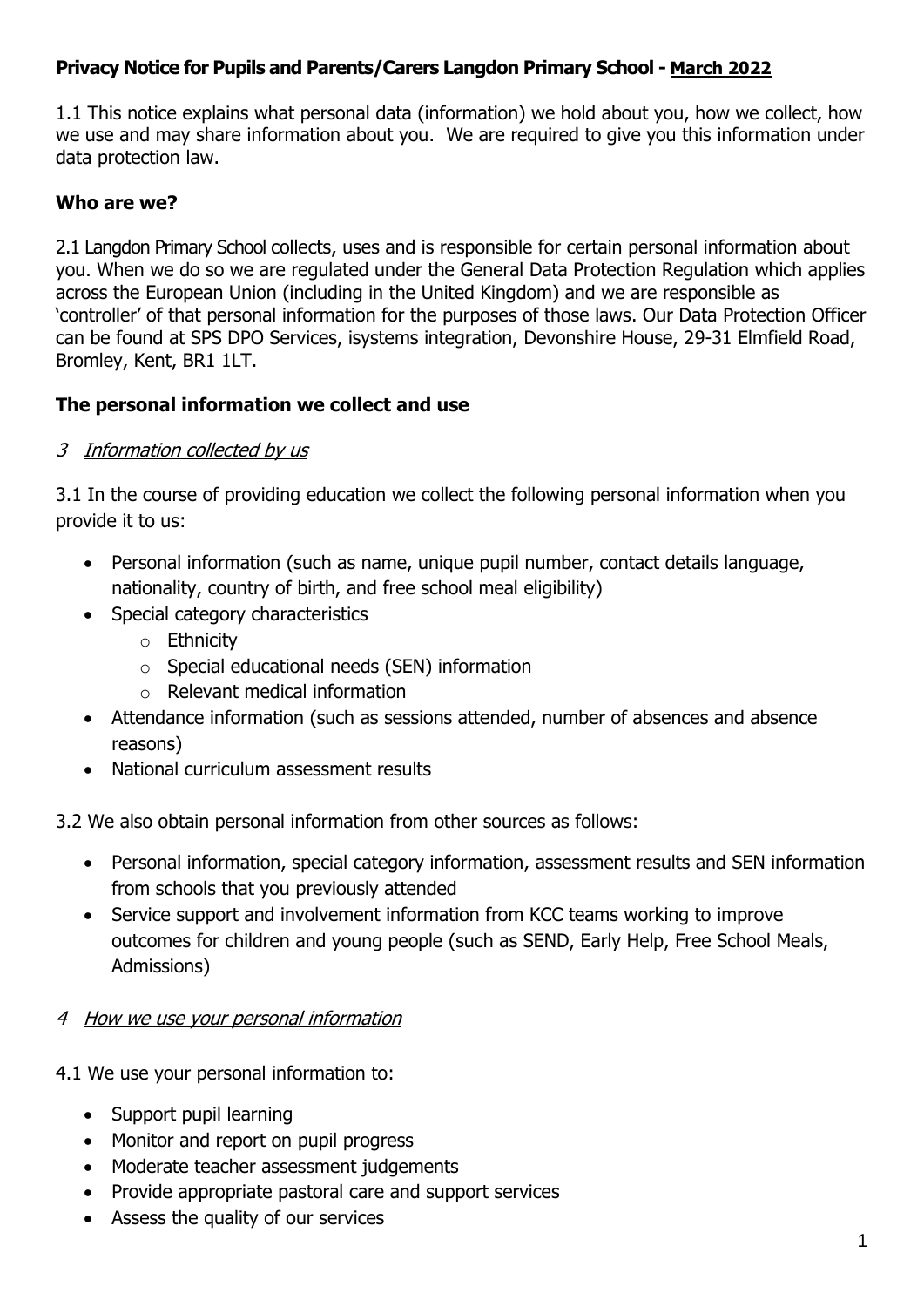- Comply with the law regarding data sharing
- Support you to decide what to do after you leave school
- Support or improve educational provision
- Ensure no children are missing education
- Support children at risk of permanent exclusion
- Support the primary, secondary and in-year admissions process
- Safeguard children and young people
- Improve the education and services we provide

## 5 How long your personal data will be kept

5.1 We will hold your personal information securely and retain it from the child's date of birth until they reach the age of 25, after which the information is archived or securely destroyed.

### 6 Reasons we can collect and use your personal information

6.1 We collect and use pupil information under section 537A of the Education Act 1996, section 83 of the Children Act 1989, and to carry out tasks in the public interest. If we need to collect special category (sensitive) personal information, we rely upon reasons of substantial public interest (equality of opportunity or treatment).

6.2 If there is processing or sharing that relies on your consent, we will make this clear to you and ensure we seek your consent.

# 7 Who we share your personal information with

- Department for Education (DfE) (statutory for school funding and educational attainment policy and monitoring) and other government agencies and local authorities as required (e.g. to resolve funding queries)
- Kent County Council teams working to improve outcomes for children and young people
- Commissioned providers of local authority services (such as education services)
- Schools that you may attend after leaving us
- Local forums with schools and KCC representatives which support in-year fair access processes and support managed moves between schools
- Local multi-agency forums which provide SEND advice, support and guidance (such as Local Inclusion Forum Team or LIFT)
- Partner organisations signed up to the Kent & Medway Information Sharing Agreement, where necessary, which may include Police, school nurses, doctors and mental health workers and Kent Community Health NHS Foundation Trust
- Schools in our local collaboration, to enable the moderation of pupil assessment outcomes, to support collaborative working through joint analysis, and ensure children continue to receive appropriate education provision
- KCC has to share information with external moderators (teachers with recent relevant experience) of end of key stage assessments, to meet statutory requirements from the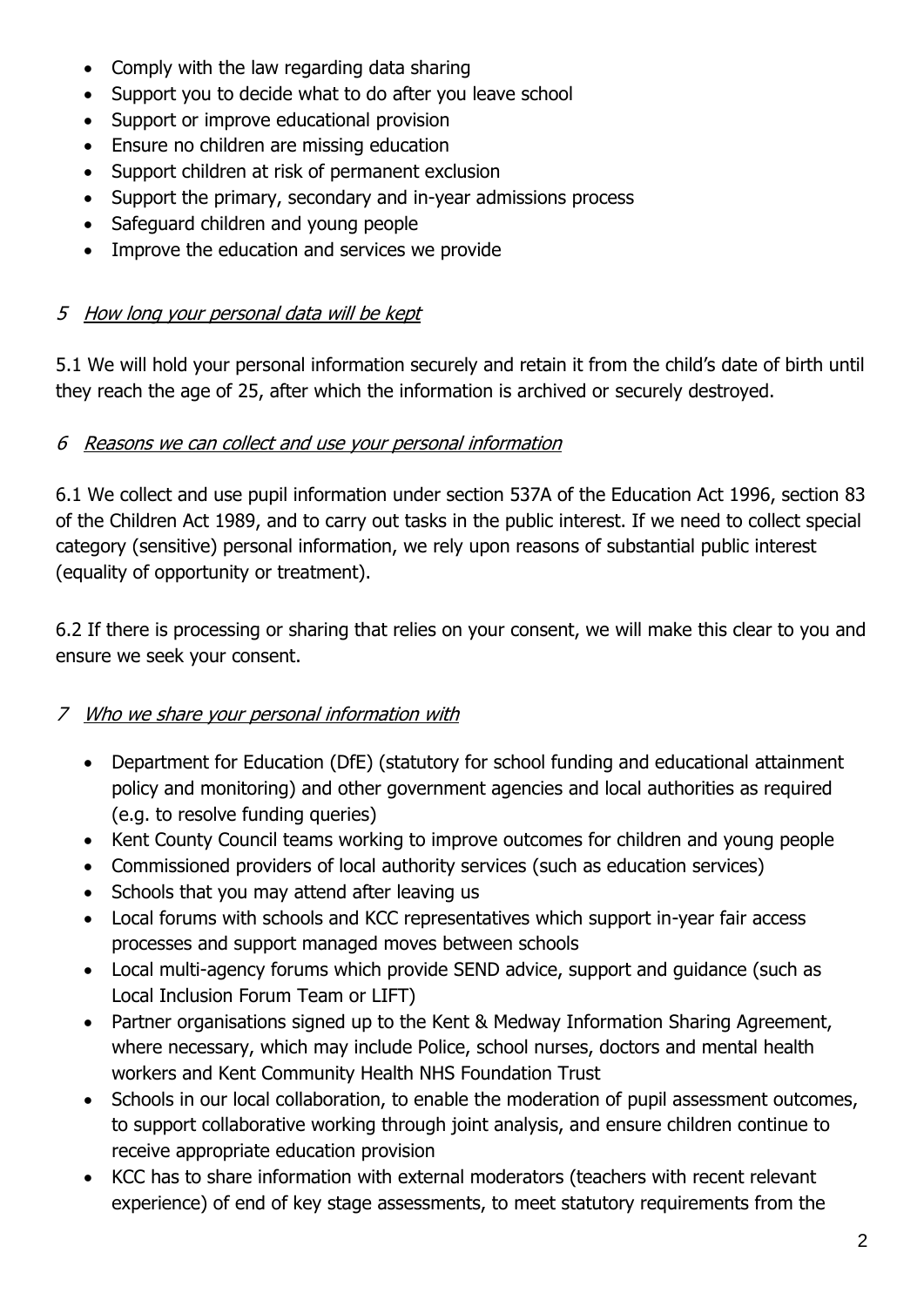Standards & Testing Agency (STA)

- Third-party providers of information services where consent has been given such as the app SeeSaw
- Contracted providers of services (such as school photographers and catering providers) where consent has been given

We will share personal information with law enforcement or other authorities if required by applicable law.

We are required to share information about our pupils with KCC and the Department for Education (DfE) under section 3 of The Education (Information About Individual Pupils) (England) Regulations 2013).

# **8 The National Pupil Database (NPD)**

8.1 The NPD is owned and managed by the DfE and contains information about pupils in schools in England. It provides invaluable evidence on educational performance to inform independent research, as well as studies commissioned by the DfE. It is held in electronic format for statistical purposes. This information is securely collected from a range of sources including schools, local authorities and awarding bodies.

8.2 We are required by law, to provide information about our pupils to the DfE as part of statutory data collections such as the school census and early years' census. Some of this information is then stored in the NPD. The law that allows this is the Education (Information About Individual Pupils) (England) Regulations 2013.

8.3 The DfE may share information about our pupils from the NPD with third parties who promote the education or well-being of children in England by:

- conducting research or analysis
- producing statistics
- providing information, advice or guidance

8.4 The DfE has robust processes in place to ensure the confidentiality of our data is maintained and there are stringent controls in place regarding access and use of the data. Decisions on whether DfE releases data to third parties are subject to a strict approval process and based on a detailed assessment of:

- who is requesting the data
- the purpose for which it is required
- the level and sensitivity of data requested: and
- the arrangements in place to store and handle the data

8.5 To be granted access to pupil information, organisations must comply with strict terms and conditions covering the confidentiality and handling of the data, security arrangements and retention and use of the data.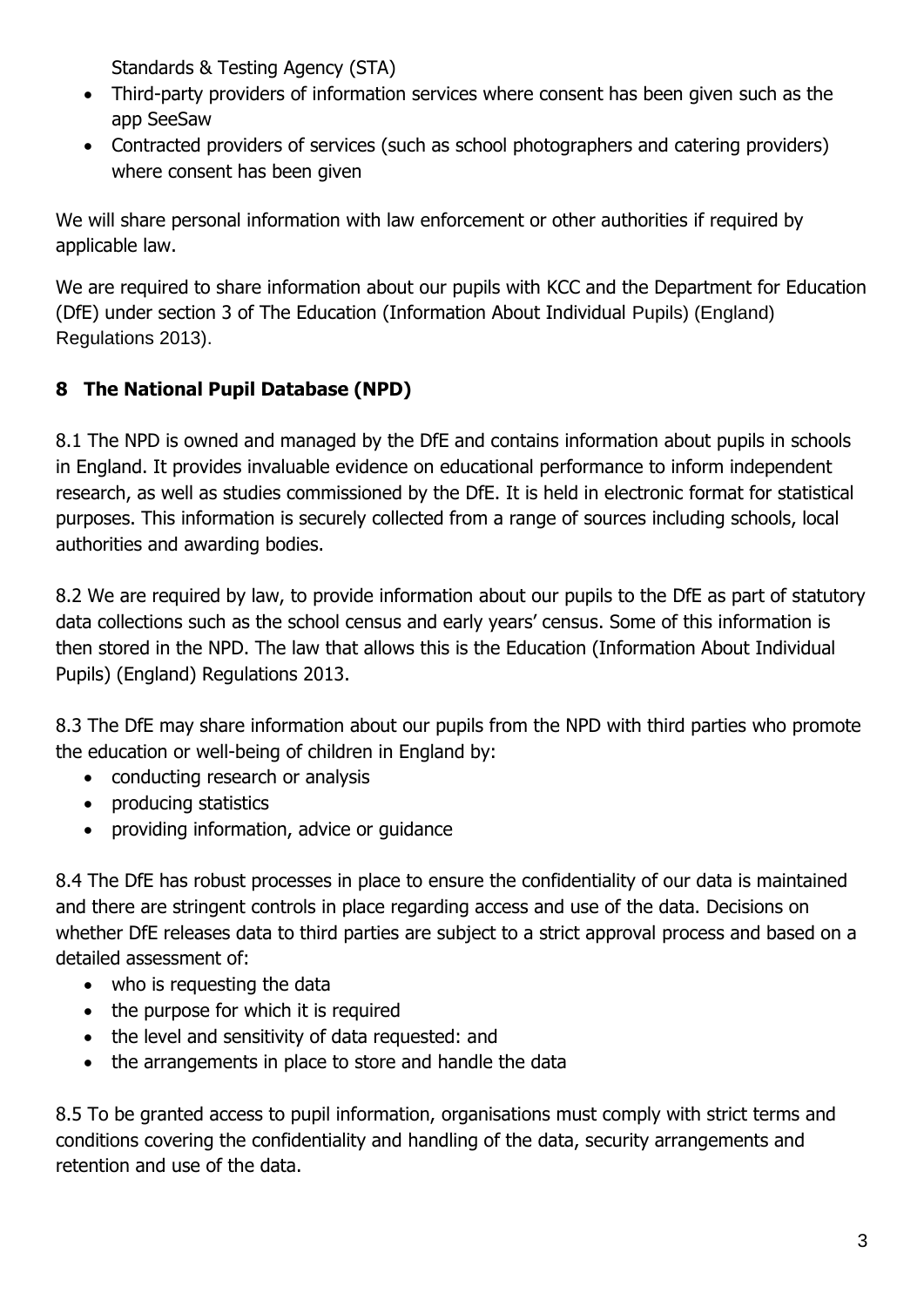### 9 Your Rights

9.1 Under the GDPR you have rights which you can exercise free of charge which allow you to:

- Know what we are doing with your information and why we are doing it
- Ask to see what information we hold about you (Subject Access Requests)
- Ask us to correct any mistakes in the information we hold about you
- Object to direct marketing
- Make a complaint to the Information Commissioners Office
- Withdraw consent (if applicable)

9.2 Depending on our reason for using your information you may also be entitled to:

- Ask us to delete information we hold about you
- Have your information transferred electronically to yourself or to another organisation
- Object to decisions being made that significantly affect you
- Object to how we are using your information
- Stop us using your information in certain ways

9.3 We will always seek to comply with your request however we may be required to hold or use your information to comply with legal duties. Please note: your request may delay or prevent us delivering a service to you.

9.4 For further information about your rights, including the circumstances in which they apply, see the guidance from the UK Information Commissioners Office (ICO) on individuals' rights under the General Data Protection Regulation.

9.5 If you would like to exercise a right, please contact SPS DPO Services, isystems integration, Devonshire House, 29-31 Elmfield Road, Bromley, Kent, BR1 1L; telepohone 020 8050 1387; email [sps-dpo-services@isystemsintegration.com](mailto:sps-dpo-services@isystemsintegration.com) 

### 10 Keeping your personal information secure

10.1 We have appropriate security measures in place to prevent personal information from being accidentally lost, or used or accessed in an unauthorised way. We limit access to your personal information to those who have a genuine business need to know it. Those processing your information will do so only in an authorised manner and are subject to a duty of confidentiality.

10.2 We also have procedures in place to deal with any suspected data security breach. We will notify you and any applicable regulator of a suspected data security breach where we are legally required to do so.

# 11 Who to Contact and Where to go for Further Information

Please contact our Office Manager, Dee Howson at [admin@langdon.kent.sch.uk](mailto:admin@langdon.kent.sch.uk) or by phone on 01304 852600 or in writing to the school office to exercise any of your rights, or if you have a complaint about why your information has been collected, how it has been used or how long we have kept it for.